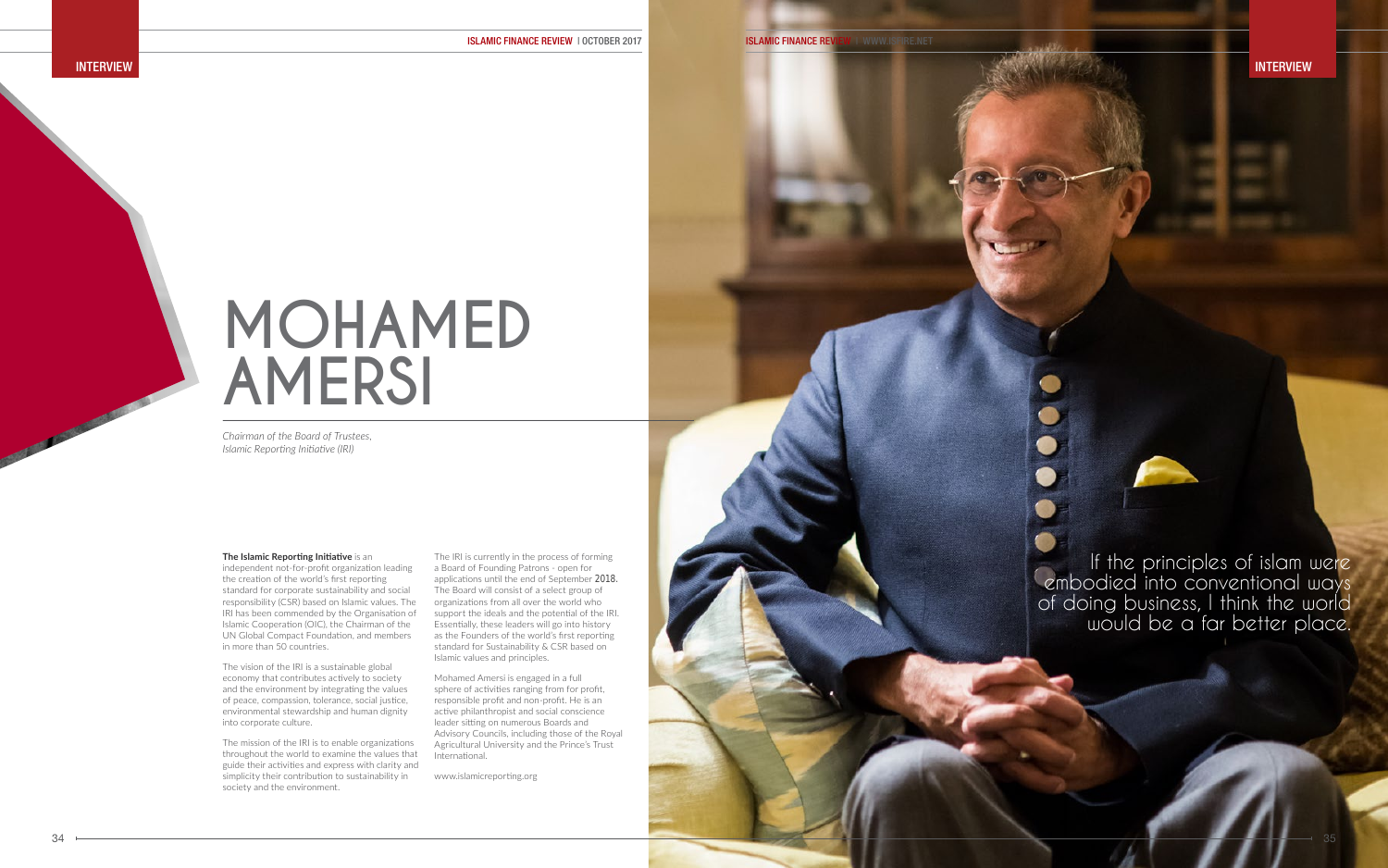#### INTERVIEW **Interview in the contract of the contract of the contract of the contract of the contract of the contract of the contract of the contract of the contract of the contract of the contract of the contract of the co**

#### **Mat do you consider**<br>
to be the global<br>
challenges today<br>
that require the<br>
full and combined attention of **to be the global challenges today that require the government, civil society and business?**

Of course there are quite a few, but let me mention three which I consider to be fundamental. The first is poverty and inequality; unless something is done to narrow that gap, we will find a situation where the bottom of the pyramid will demand what they believe is rightly theirs, and then there will be uprising. That gap has to be addressed.

Secondly there is the issue of climate change. As you know, we all signed the Paris agreement but now the US has pulled out of Paris. The US tried to engineer the latest G20 so that Saudi Arabia, Indonesia and other countries would also start having reservations about Paris, but fortunately for us all sanity prevaile d and all the other 19 members reaffirmed their commitment.

The third one – and all three are in many ways interrelated - is an inability to meet the social and structural needs of a rapidly growing population. And by that I mean primarily food, clean water, sanitation, healthcare - all the basic needs required for society to function, as well as the natural resources that support our modern societies. Unless we truly acknowledge these shortfalls and act accordingly, we will soon find ourselves in an untenable situation.

So I see these as the key challenges, all interconnected, and all requiring very urgent attention.

The outrage of the public at large for the misguided motivations of business spurred legislators and regulators, as well as large asset owners to compel businesses to become much more transparent about their objectives, motivations and activities.

**TARK EXECUTE 1** ransparency and shared prosperity have always served as a basis for ethical<br>business. Why do you<br>think we now see more attention **prosperity have always served as a basis for ethical business. Why do you**  sighted manner of looking at business. If you really want to obtain the greatest value and therefore the best returns from a business, we have to convince shareholders and investors to take a much longer-term view. And if a business is not ensuring that sustainability in terms of societal support and environmental stewardship are built into the very heart and DNA of the business, it is simply pushing costs and risks down the road, costs and risks that are now starting to be revealed.

Additionally, pressure from customers and competition now require businesses to be much more transparent, disclosing far more than in the past. The practice of making money at the expense of social good is no longer acceptable and the demand for transparency is no longer at the fringes.

> We should be compelling companies to generate greater transparency, greater integrity, more environmental sustainability, a healthy respect for society, more detailed supply chain audits, action against modern-day slavery practices, respect for climate change and all other social and environmental externalities that we have neglected for so long. There is greater prosperity in doing so.

And then of course you have the whole notion of unfair, corrupt practices, which is as high it's ever been. I saw some statistics recently from Transparency International indicating that overall the amount of money that is lost, or subject to corrupt activities, is in the order of 1.8 - 2 trillion dollars a year. That equates to 3.5 percent of global GDP. Now if there was a way to curb that corruption the world would be a far better place than it is today.

**given to this topic?** There are a number of reasons for this. To start with, there is quite a degree of mistrust in business, especially given the 2008 financial crisis, when the world's financial systems nearly collapsed. We had reached a point where the focus on profit and shareholder benefit was the primary essential motive for business. If you run a business based on long-term value,

So these things are now very much in the open. Social media has allowed news in connection with ethics to be made available so widely and so quickly that it is hard now to keep secrets. Governments are also under pressure to ensure that business is competitive, with full transparency, full integrity, and with full respect for ethical issues. So we live in a very different climate now.



On a short-term basis I accept that it may not appear to be the case. This is the other huge challenge we have today. Many shareholders still look at the financial bottom line on a quarter-byquarter basis as an indication of value. That, with

 $36$   $\rightarrow$   $37$ 

all due respect, is a very negative and short-

which naturally includes values, these risks are properly and better dealt with. Unilever is a good example in particular.

This is borne out also in the report, Better Business Better World, commissioned by the UN and chaired by Lord Mark Malloch-Brown, which actually articulates the value that businesses can generate if they become sustainable on a longterm basis. This value outstrips the short-term gains that are being achieved today.

There are many many other academic studies and empirical research that prove the link between values-based management and greater financial performance. It is not a new science, but is only gaining greater traction now that we have seen major disruptions in short sighted business.



When you look at the countries that make up the Islamic world, they have been blessed by many features. In particular, the billions of people and dozens of counties that make up Islamic society are part of a shared system of belief that is highly prescriptive in social philosophy, particularly with respect to social justice and environmental stewardship.

Additionally, many Islamic countries have been blessed with an enormous amount of wealth as the result of hydrocarbon deposits. So much of that wealth is used to reduce poverty, to ensure that money is in circulation and doesn't become the sole property of a few people.

The focus of the IRI is to help Islamic society integrate the values and principle s that drive its businesses and business practices with conventional CSR. It's a question of seeing the extent to which there is commonality between the two systems, and how one can learn from the other. To me that is fascinating.

The IRI, for the very first time and in an organized way, is drawing the world's attention to the whole ecosystem of how business should be carried out in accordance with Islamic values and principles that support peace, sincerity, respect, dignity and prosperity for all. These are the values that unfortunately are lacking in many of the conventional ways of doing business around the world.

#### **What does the IRI bring to organizations in terms of meeting transparency needs?**

The IRI reflects the principles of Shariah. A key cornerstone of Shariah is to ensure transparency, which is nothing more than honesty. It is a level playing field where information is being made available to all those who are interested in a uniform way, in a complete way, and in a truthful way.

If the principles of Islam were embodied into conventional ways of doing business, I think the world would be a far better place. The IRI is helping to head in that direction.

Listed companies are required to share far more information today than ever before. Reporting to the markets, for example, if anything is other than that set out in their plans, in their budgets - anything that occurs in the way of damage or loss, or reputational issue for example. The obligations today to make that information available as promptly as possible, and to share the implications of that information is huge.

This though is not unique to Islam alone. The values of transparency, integrity and ethics are shared by all faith systems. The benefit for the IRI is that Islam is more prescriptive, more codified. There are specific references to social justice and environmental stewardship required of every Muslim and Islamic organisation. Islamic Finance, for example, is a very intentioned ethical way of doing business that is unique to Islam.

We had reached a point where the focus on profit and shareholder benefit was the primary essential motive for business.

*\*All photos are credited to Romana Love*